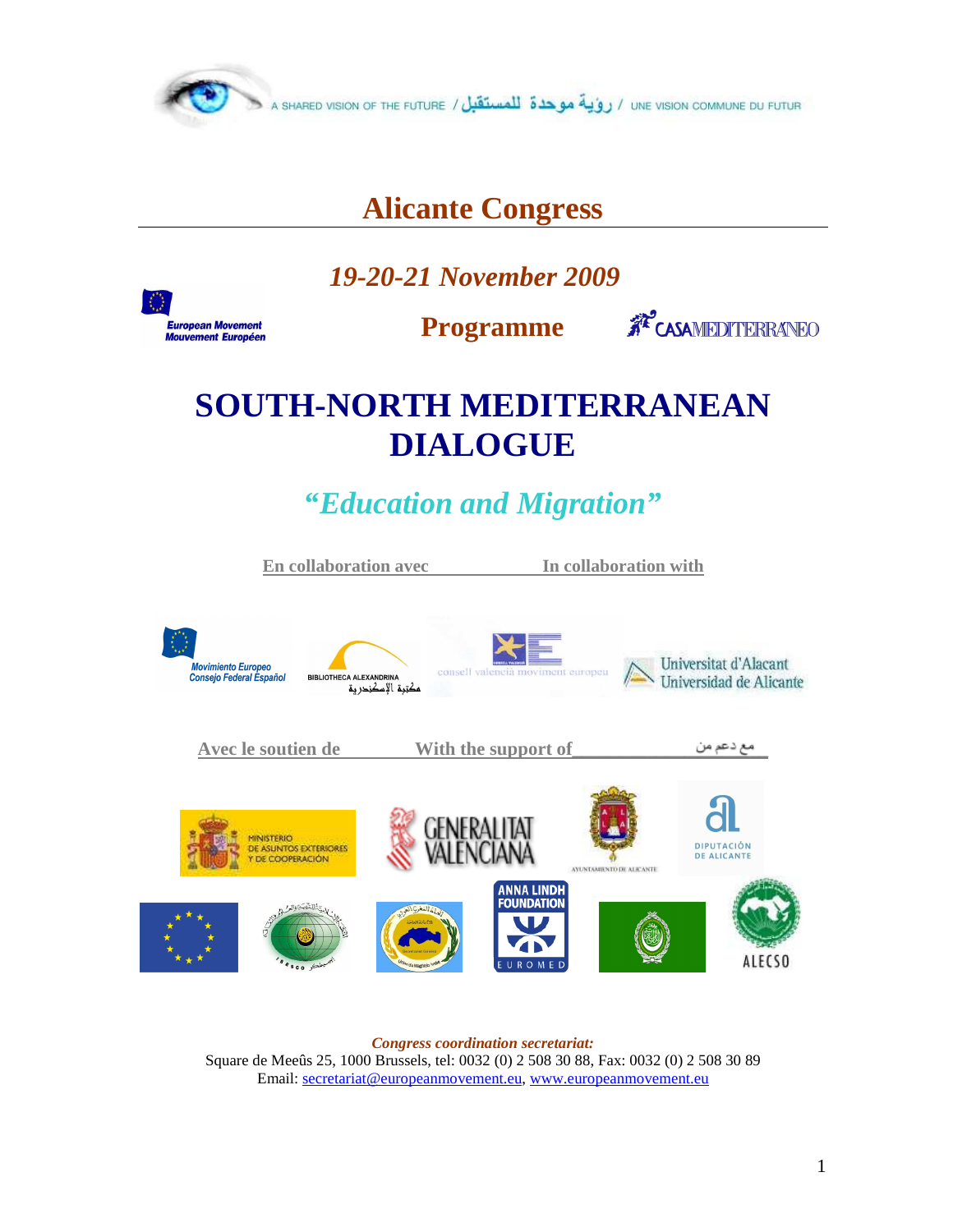**Thursday 19 November: OPENING SESSION Venue: Castle Santa Barbara, Alicante, Province of the Region of Valencia** 

#### **19h30 – 20h30: Official launching Ceremony**

-**Mr Martin Quiros**, President, European Movement Valencia

- **Mrs Yolanda Parrado**, Director, Casa Mediterrraneo

**- Mr. Abdelkader Messahel**, Minister delegate in charge of Maghreb and Africans affairs, Algeria

**- Ms Sima Bahous Ph.D.,** Assistant Secretary General for Social Affairs, League of Arab States

**- Mr Pat Cox**, Former President of the European Parliament and President of the European Movement International

Dr Iman El Kaffass, special representative of the Director, Bibliotheca Alexandrina

**- Mr José Riera**, Ambassador for Mediterranean Affairs

- **Mrs Benita Ferrero-Waldner**, EU Commissioner

**- Mrs Sonia Castedo,** Mayor of Alicante

- **Doña Paula Sánchez de León**, Councillor of Justice, Generalitat Valenciana

**20h30 – 22h00 RECEPTION offered by the Generalitat of Valencia and the City Hall of Alicante** 

**Songs by the Choir of the European School of Alicante** 

**Friday 20 November: WORKSHOPS Venue: University of Alicante, Aulario II** 

## **9h00 – 10h00**: **PLENARY SESSION Venue: Salón de Actos, Universtity of Alicante**

- **Mr Ahmed Sayed Khalil**, Director, Departement of Education, ALECSO
- **Mr Abdulaziz Othman Altwaijri,** ISESCO
- **Mr Carlos Bru Purón,** President of the European Movement Spain

#### **10h00 – 10h30: COFFEE BREAK**

#### **10h30 – 12h00**: **PARALLEL WORKSHOPS**

Workshop Education 1: **Primary education: Access, equality and quality**  Workshop Migrations 1: **New migratory policy, a common management of flows: Migration, an added value for both shores** 

**12h00: Intervention of Mr Miguel Ángel Moratinos, Minister of Foreing Affairs, Spain** 

**12h30 – 14h00: LUNCH Venue: Club social 1** 

- **Mr Charles-Ferdinand Nothomb**, Minister of State and Vice-President of the European Movement International

- **Mr Ignacio Jiménez Raneda,**  Rector of the University of Alicante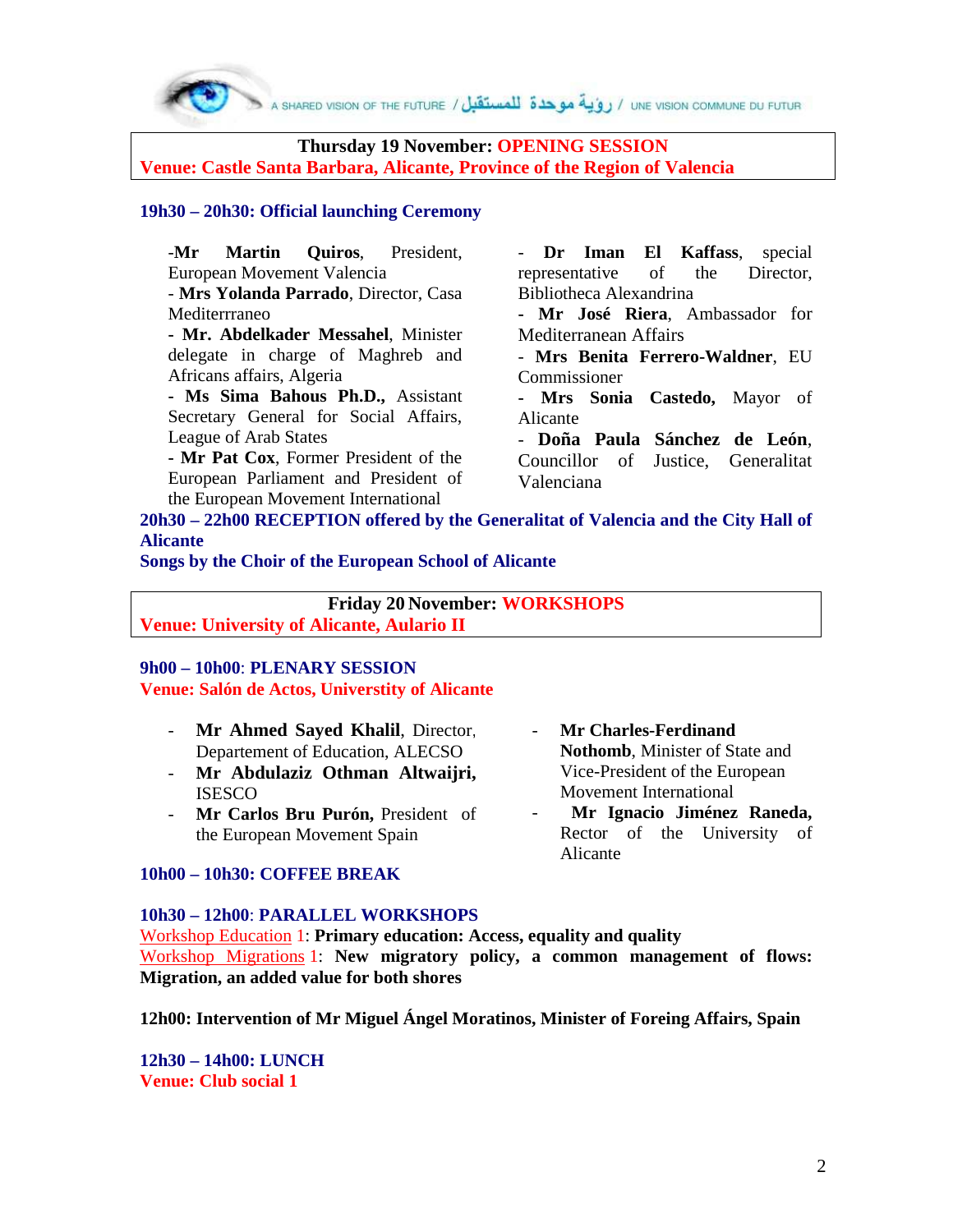

UNE VISION COMMUNE DU FUTUR / روية موحدة للمستقبل / A SHARED VISION OF THE FUTURE /

## **14h00 – 16h00: PARALLEL WORKSHOPS**

Workshop Education 2: **Secondary Education: Access, equality, quality and mobility**  Workshop Migrations 2 : **Migrations and interdependent development in the South and the North**

#### **16h00 – 16h30: COFFEE BREAK**

#### **16h30 – 18h30: PARALLEL WORKSHOPS**

Workshop Education 3: **University and Professional Education: employability and internationalization of education; mobility and brain drain** Workshop Migrations 3: **Preparation for departure and better integration at arrival: preparing the North and the South for Migration**

#### **19h00 – 20h30: WORKSHOP / DISCUSSION PANEL: PRIORITIES 2010 Venue: Salón de Actos, University of Alicante**

**- Mrs Annika Annerby Jansson,** President of the Regional Council of Skane in Sweden and representive the Employment, Training and Social Inclusion Working Group of CPMR

- **Mr Vicent Garcés**, Mediterranean Citizens' Assembly (ACM)
- **Mrs Yolanda Parrado**, Director, Casa Mediterráneo
- **Mr Joseph Mifsud**, President, EuroMed University
- **Mrs Fanny Durville**, Anna Lindh Foundation
- **Mr Román Reyes**, Rector, EMUI
- **Mr Rafael Ripoll Navarro**, Regional Secretary for EU Relations, Valencia, Spain

#### **20h30 – 22h00: RECEPTION offered by the Council of the Province of Alicante Venue: Museum of the University of Alicante Musical event**

**Saturday 21 November**: **CSOs challenge Public Authorities** *Education and Migration Venue: University of Alicante, Paraninfo*

#### **09h30 – 10h30: PLENARY SESSION**

Presentation of the Political Declaration "Education and Migration" by **Dr Bichara Khader** and **Dr Iman El Kaffass**.

Intervention of **Mr Robert Manchin**, Chairman and Managing Director of Gallup Europe.

#### **10h30 – 12h30: POLITICAL DEBATE on "MIGRATION"**

#### **10h30-11h05: Leaders' reactions to the political declaration**

- **- Mr. Rafael Blasco Castany**, Councillor on Immigration and Citizenship, Generalitat Valenciana and representative CRPM.
- **- Mr. Jacques Barrot**, EU Commissioner
- **- Ambassador Ahmed Farouk Ghoneim**, Egypt
- **- Mr. Slim Tlatli,** Minister of employment and Professional Integration of Youth, Tunisia
- **- Mr. Abdelkader Messahel**, Minister delegate in charge of Maghreb and Africans affairs, Algeria
- **- Mr. Francisco Caamaño Domínguez**, Ministre of Justice, Spain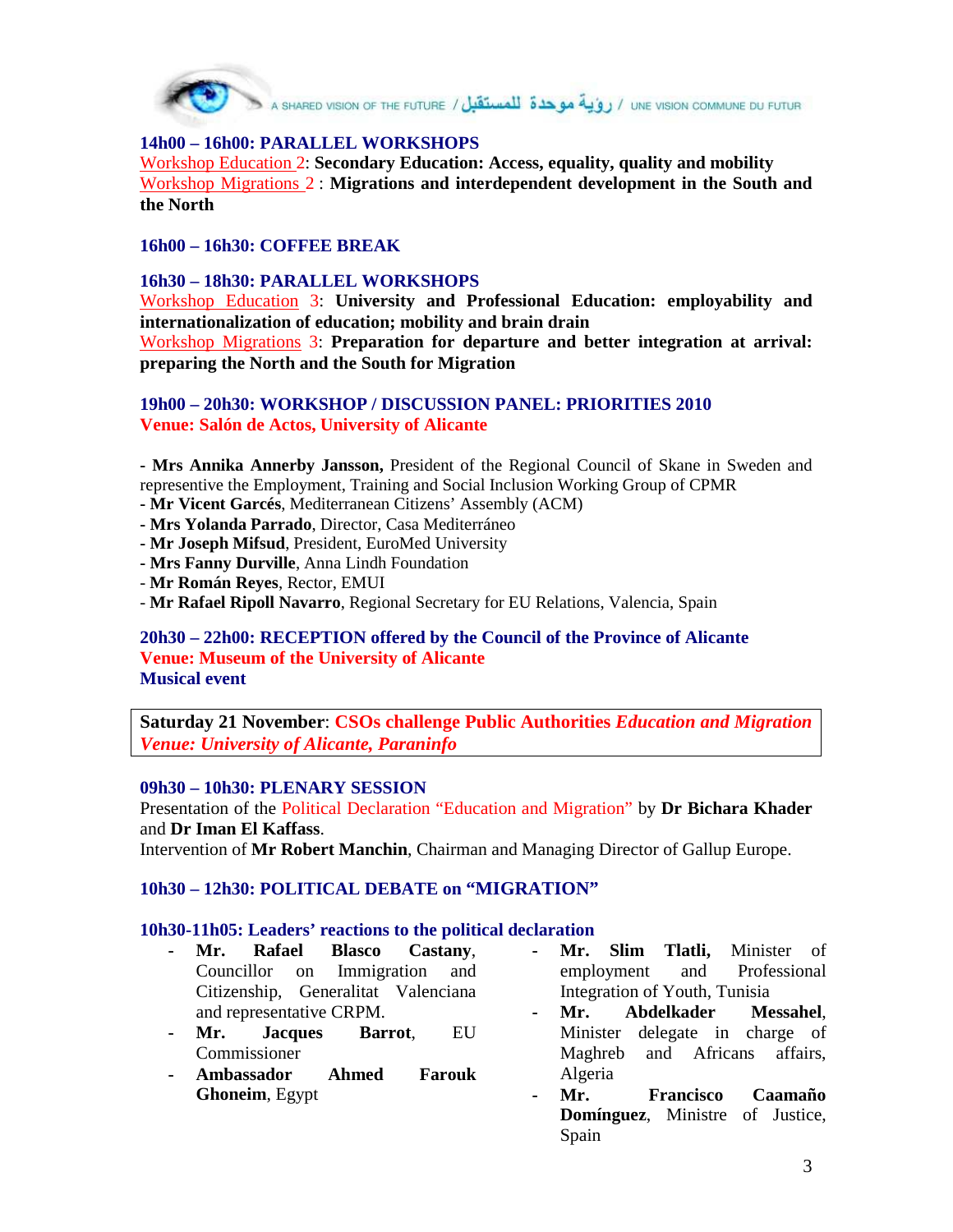**- Ms. Sameeha Mohiyaddin,** Director of Arab Expatriates Department, League of Arab States

#### **11h05-12h30: Debate between leaders and participants**

#### **12h30 – 13h00: PRESS CONFERENCE**

**13h00 – 14h30: LUNCH Venue: Club social 1** 

#### **14h30 – 16h30: POLITICAL DEBATE on "EDUCATION"**

#### **14h30 -15h10: Leaders' reactions to the political declaration**

**- Mr Alejandro Font de Mora Turón**, Councilor in charge of Education, Region of Valencia **- Dr Hany Mahfouz Helal**, Minister in charge of Higher Education and Scientific Research, Egypt **- Mr Ángel Gabilondo**, Minister of Education, Spain **- Mr Ahmed Akhchichine,** Minister in charge of Education, Morocco **- Mr Hatem Ben Salem,** Minister in charge of Education, Tunisia **- Mr El-hadi Khaldi**, Minister of Vocational and Educational Training, Algeria **- Ms Faeqa Alsaleh,** Advisor to the SG, Director of Education and Scientific Research Department,

League of Arab States

#### **15h10-16h30: Debate between leaders and participants**

#### **16h30 – 16h50: CONCLUSION**

- **- Mr Charles-Ferdinand Nothomb**, Vice-President, European Movement International : *"Conclusions Remarks and Follow up"*
- **Mr Ignacio Jiménez Raneda,** Rector of the University of Alicante

#### **16h50 – 17h00: CLOSING**

**- Mr Ángel Lossada, Secretary of State, External Affairs, Spain**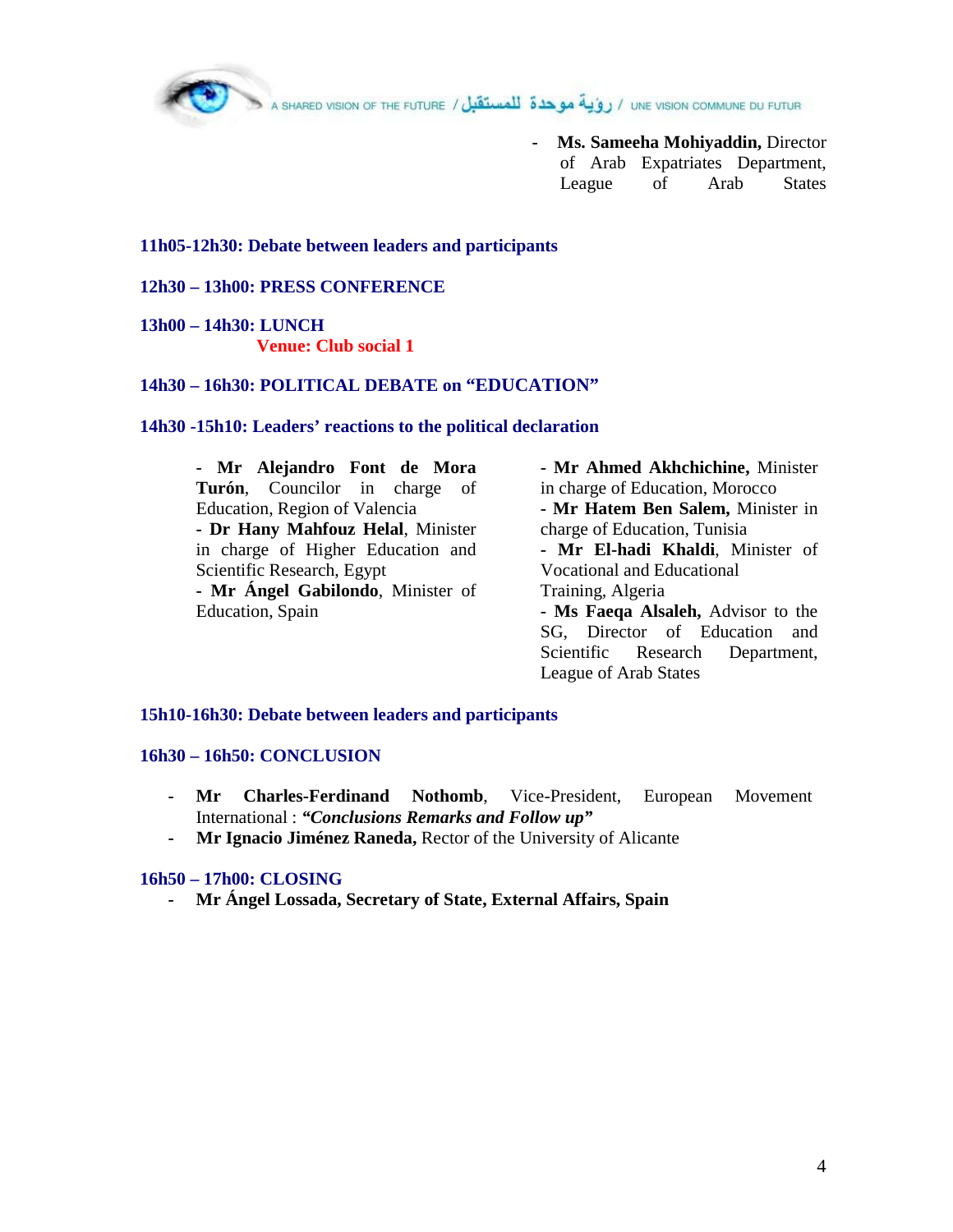

## **LOCAL PARTNERS**

#### **European Movement National Councils**

**Algeria National Committee**, South-North Mediterranean Dialogue

**Egypt National Committee**, South-North Mediterranean Dialogue

**Mauritania National Committee**, South-North Mediterranean Dialogue

**Morocco National Committee**, South-North Mediterranean Dialogue

**Tunisia National Committee**, South North Mediterranean Dialogue

## **KNOWLEDGE PARTNERS**